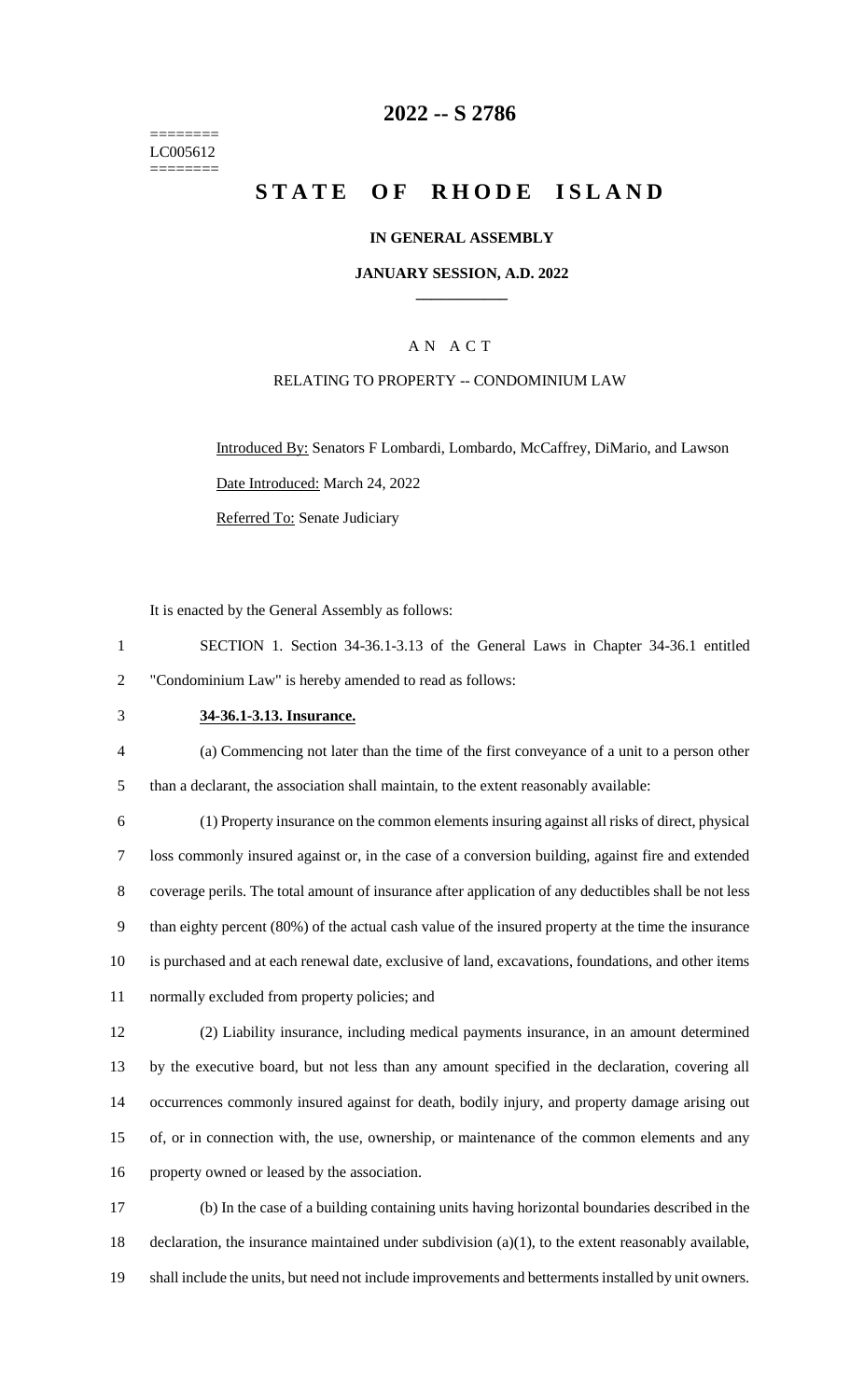(c) If the insurance described in subsections (a) and (b) is not reasonably available, the association promptly shall cause notice of that fact to be hand delivered or sent prepaid by United States mail to all unit owners. The declaration may require the association to carry any other insurance, and the association in any event may carry any other insurance it deems appropriate to protect the association or the unit owners.

(d) Insurance policies carried pursuant to subsection (a) must provide that:

 (1) Each unit owner is an insured person under the policy with respect to liability arising out of the owner's interest in the common elements or membership in the association;

 (2) The insurer waives its right to subrogation under the policy against any unit owner or member of the owner's household;

 (3) No act or omission by any unit owner, unless acting within the scope of his or her authority on behalf of the association, will void the policy or be a condition to recovery under the policy; and

 (4) If, at the time of a loss under the policy, there is other insurance in the name of a unit owner covering the same risk covered by the policy, the association's policy provides primary 16 insurance. Provided, however, a unit owner's insurance policy shall become the primary insurance 17 policy with respect to any amount of loss covered by the association's policy but not payable under

18 the association's policy because of the application of the deductible.

 (e) Any loss covered by the property policy under subdivision (a)(1) and subsection (b) must be adjusted with the association, but the insurance proceeds for that loss are payable to any insurance trustee designated for that purpose, or otherwise to the association, and not to any mortgagee or beneficiary under a deed of trust. The insurance trustee or the association shall hold any insurance proceeds in trust for unit owners and lien holders as their interests may appear. Subject to the provisions of subsection (h), the proceeds must be disbursed first for the repair or restoration of the damaged property, and unit owners and lien holders are not entitled to receive payment of any portion of the proceeds unless there is a surplus of proceeds after the property has been completed, repaired or restored, or the condominium is terminated.

 (f) An insurance policy issued to the association does not prevent a unit owner from obtaining insurance for his or her own benefit.

 (g) An insurer that has issued an insurance policy under this section shall issue certificates or memoranda of insurance to the association and, upon written request, to any unit owner, mortgagee, or beneficiary under a deed of trust. The insurer issuing the policy may not cancel or refuse to renew it until thirty (30) days after notice of the proposed cancellation or nonrenewal has been mailed to the association, each unit owner, and each mortgagee or beneficiary under a deed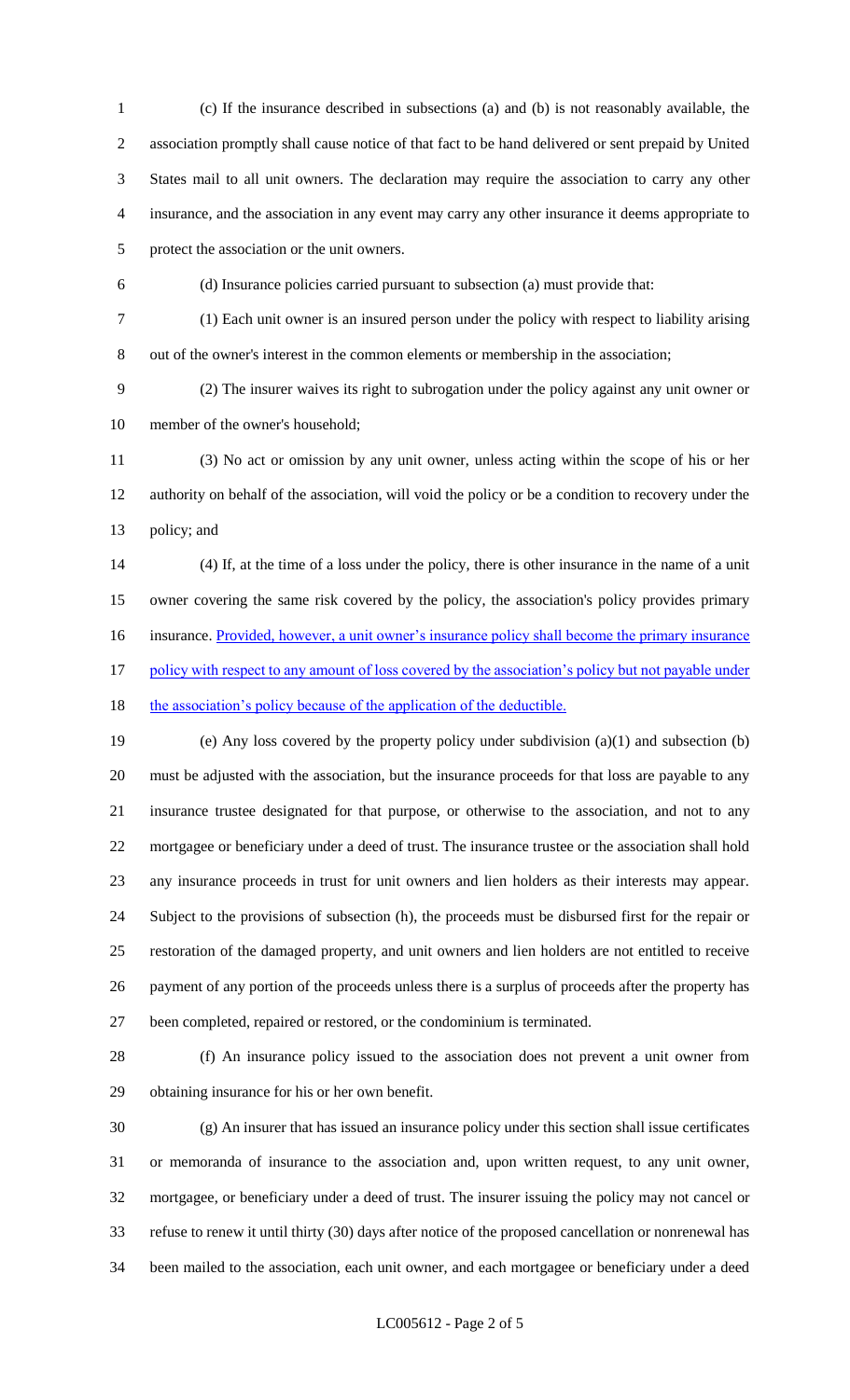of trust to whom a certificate or memorandum of insurance has been issued at their respective last

known addresses.

 (h) Any portion of the condominium for which insurance is required under this section that is damaged or destroyed shall be repaired or replaced promptly by the association unless (1) the condominium is terminated; (2) repair or replacement would be illegal under any state or local health or safety statute or ordinance; or (3) eighty percent (80%) of the unit owners, including every owner of a unit or assigned, limited common element that will not be rebuilt, vote not to rebuild unless insurance proceeds are adequate to rebuild. The cost of repair or replacement in excess of 9 insurance proceeds and reserves, after the application of the association's policy deductible, is a 10 common expense, unless the declaration provides otherwise. If the entire condominium is not 11 repaired or replaced, (1) the insurance proceeds attributable to the damaged common elements must be used to restore the damaged area to a condition compatible with the remainder of the condominium; (2) the insurance proceeds attributable to units and limited, common elements that are not rebuilt must be distributed to the owners of those units and the owners of the units to which those limited common elements were allocated, or to lienholders, as their interests may appear; and (3) the remainder of the proceeds must be distributed to all the unit owners or lienholders, as their interests may appear, in proportion to the common element interests of all the units. If the unit owners vote not to rebuild any unit, that unit's allocated interests are automatically reallocated upon the vote as if the unit had been condemned under § 34-36.1-1.07(a) and the association promptly shall prepare, execute, and record an amendment to the declaration reflecting the reallocations. Notwithstanding the provisions of this subsection, § 34-36.1-2.18 governs the distribution of insurance proceeds if the condominium is terminated.

 (i) In the event a unit owner sustains damage to the owner's unit as a result of an event that is covered under the insurance coverage purchased in accordance with this section, then upon written request to the condominium association, the unit owner shall be entitled to a written copy from the condominium association of the insurance company damage appraisal or any damage appraisal in regard to damage to the owner's unit, within fourteen (14) calendar days of the date of the unit owner's request, or within fourteen (14) days of the association's receipt of the damage appraisal, whichever is later. If coverage for the damage to a unit is denied for any reason or is deemed to be valued below the policy deductible, then the unit owner shall also be entitled to receive, from the association, a copy of the letter detailing the determination.

 (j) The provisions of this section may be varied or waived in the case of a condominium all of whose units are restricted to nonresidential use.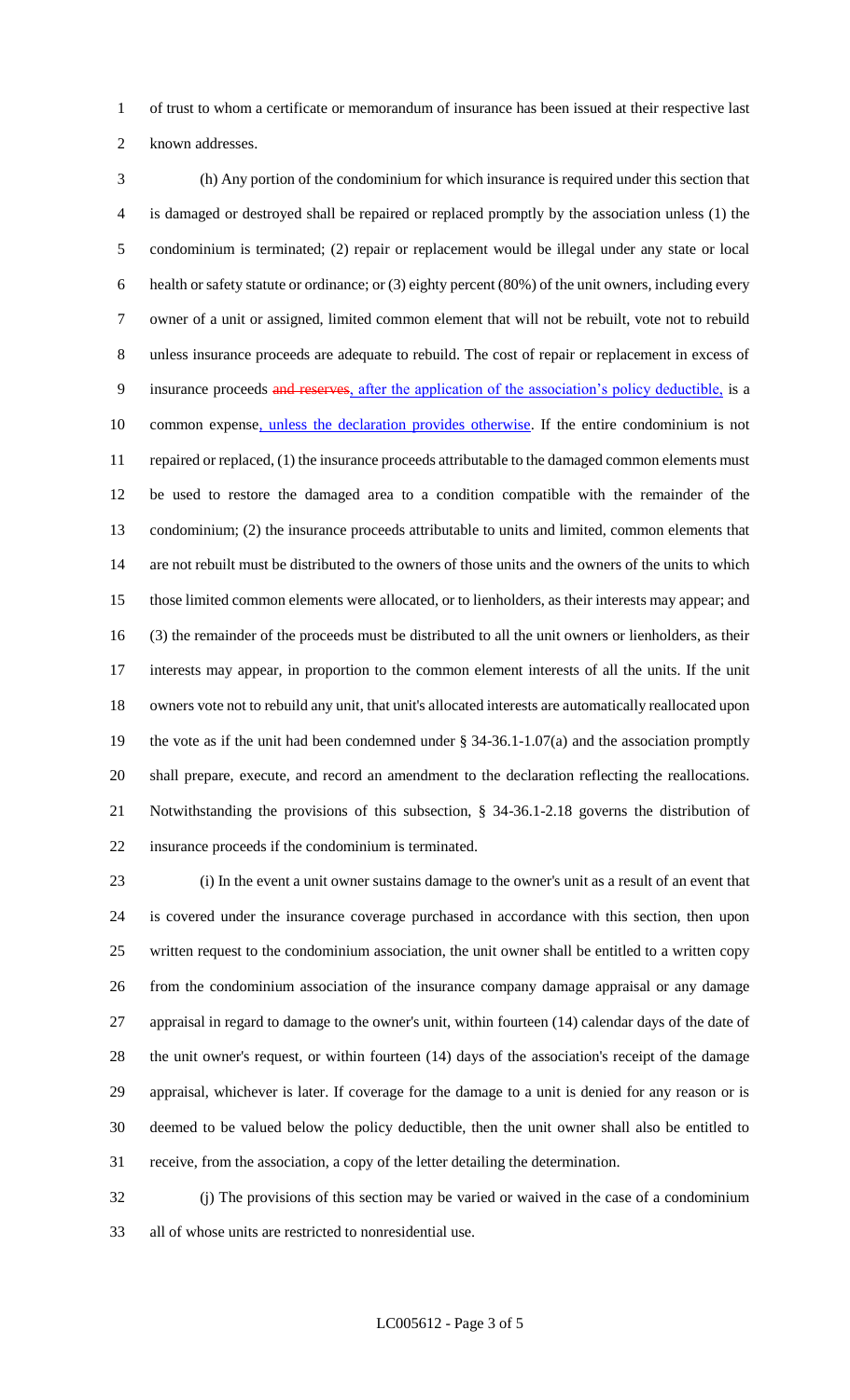1 SECTION 2. This act shall take effect upon passage.

#### $=$ LC005612 ========